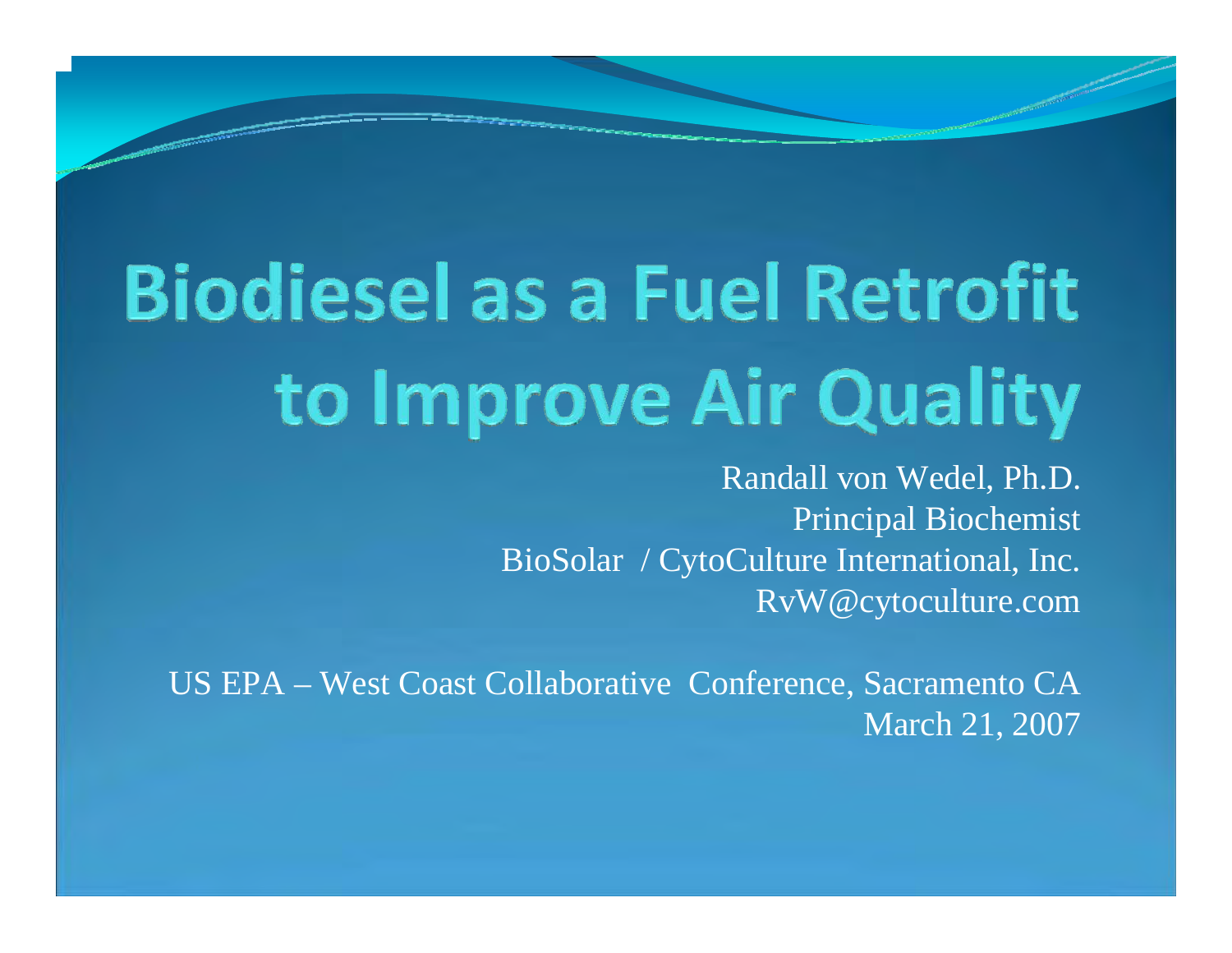### Biodiesel Overview

- A diesel displacement fuel made from plant oils, animal tallow or recycled cooking oils through a chemical process to remove glycerin and yield methyl or ethyl esters optimized for combustion
- Renewable, agriculturally produced alternative fuel to displace imported petroleum; similar price
- Biodiesel itself is non-toxic, non-flammable and nonvolatile, making it safer to handle & store
- Biodiesel contains little sulfur and no aromatics
- When blended with petroleum diesel or burned as a pure fuel, biodiesel can significantly reduce diesel engine exhaust PM, CO, HC, S & toxics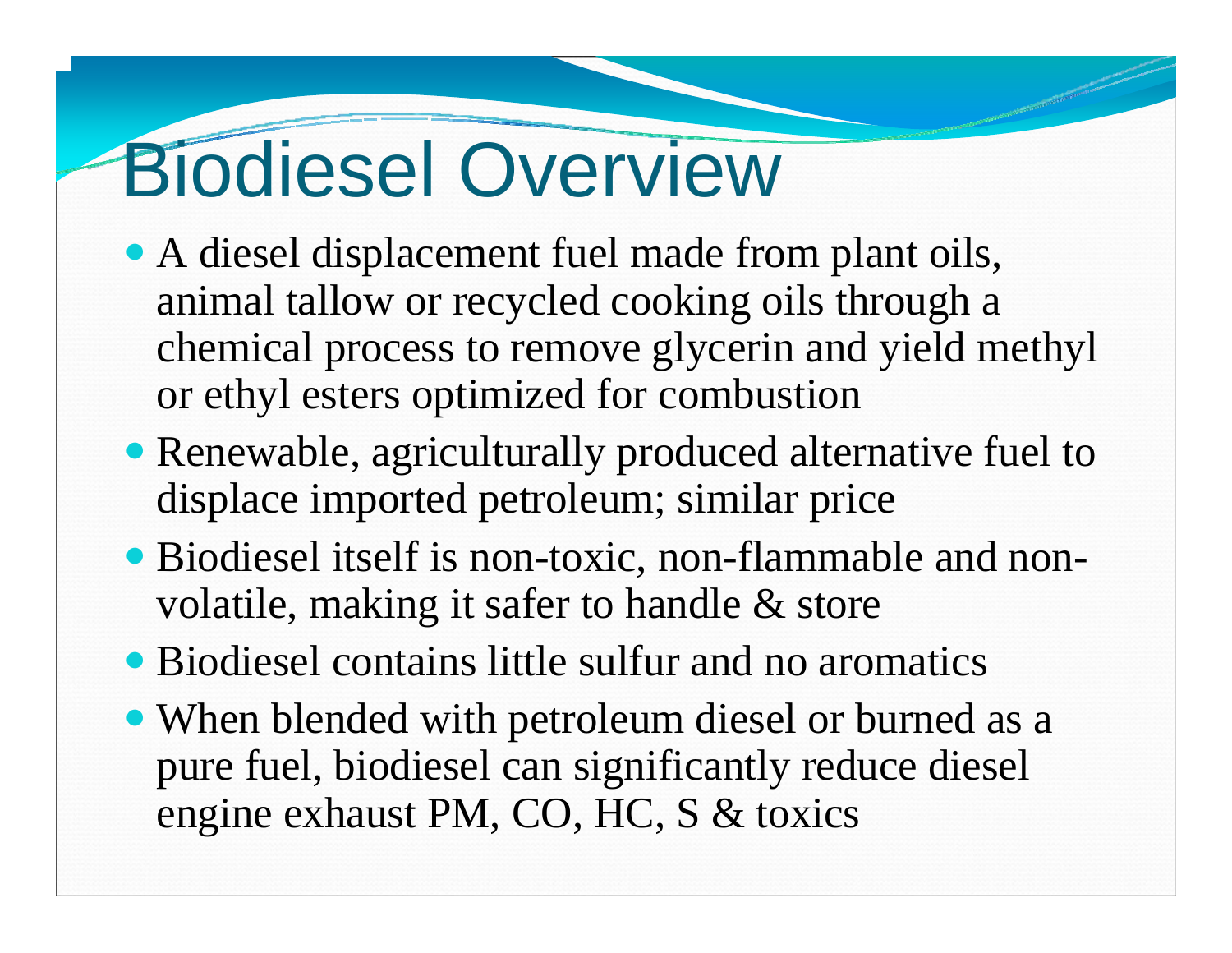#### **Diduced from fat** and oils to make a clean burning fuel

- Biodiesel is produced from a variety of vegetable oil, animal fat or recycled cooking oil/grease Feedstock
- Biodiesel is NOT raw oil, it is modified by a chemical process so the fuel can be used in any diesel engine
- Process of 'transesterification' clips three fatty acid chains (C14 to C20) off the Triglycerides (fats & oils) to lower viscosity and remove the glycerin
- Reaction requires an acid or base catalyst and alcohol, usually methanol, to generate 'alkyl esters'
- Purified methyl esters  $=$  Biodiesel made to ASTM spec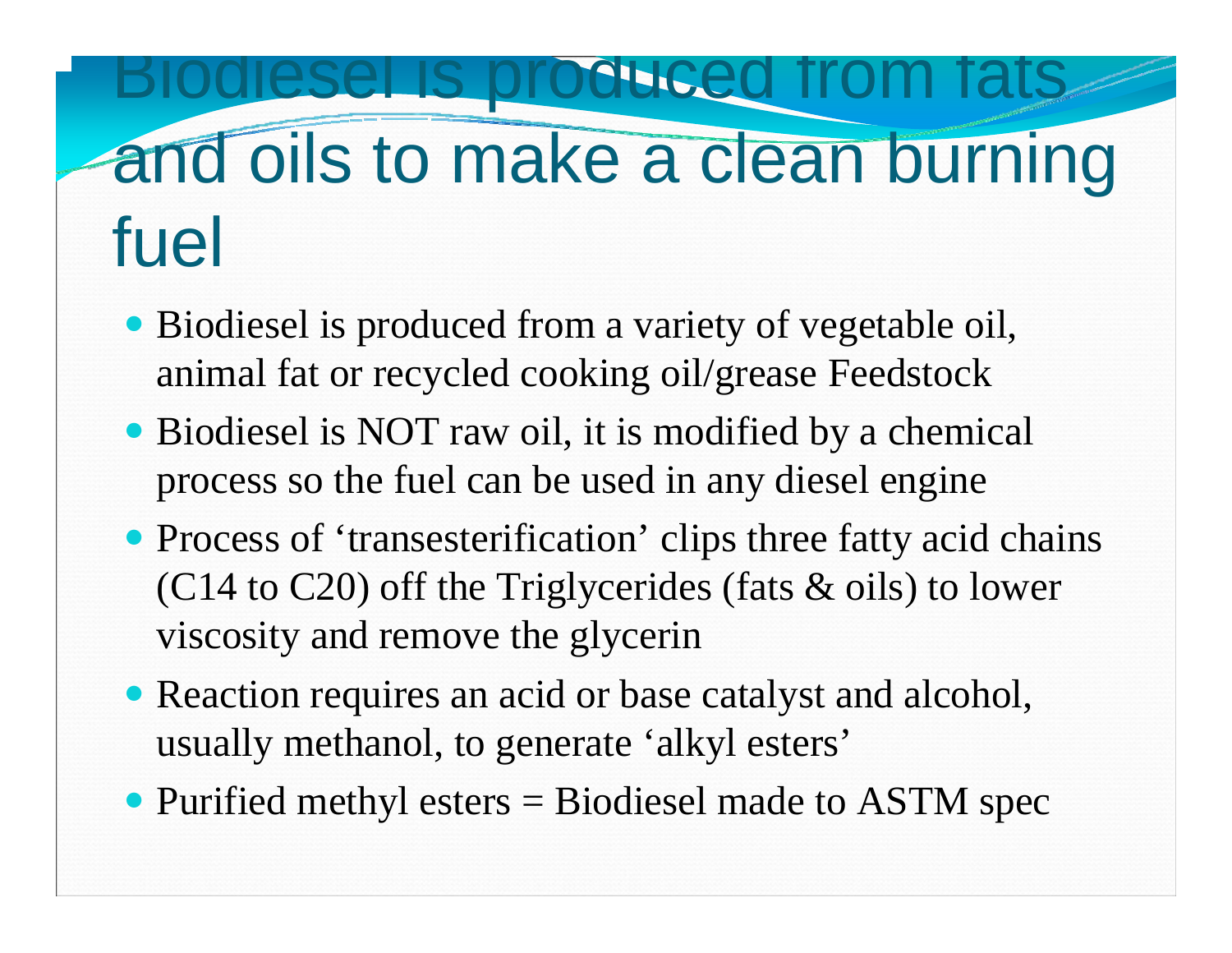#### **The Biodiesel Reaction**

+ Catalyst (hydroxide)

**Vegetable Oil or Animal Fat (100 lbs.) +Methanol (10 lbs.)** 



**Biodiesel(100 lbs.) +Glycerin (10 lbs.)**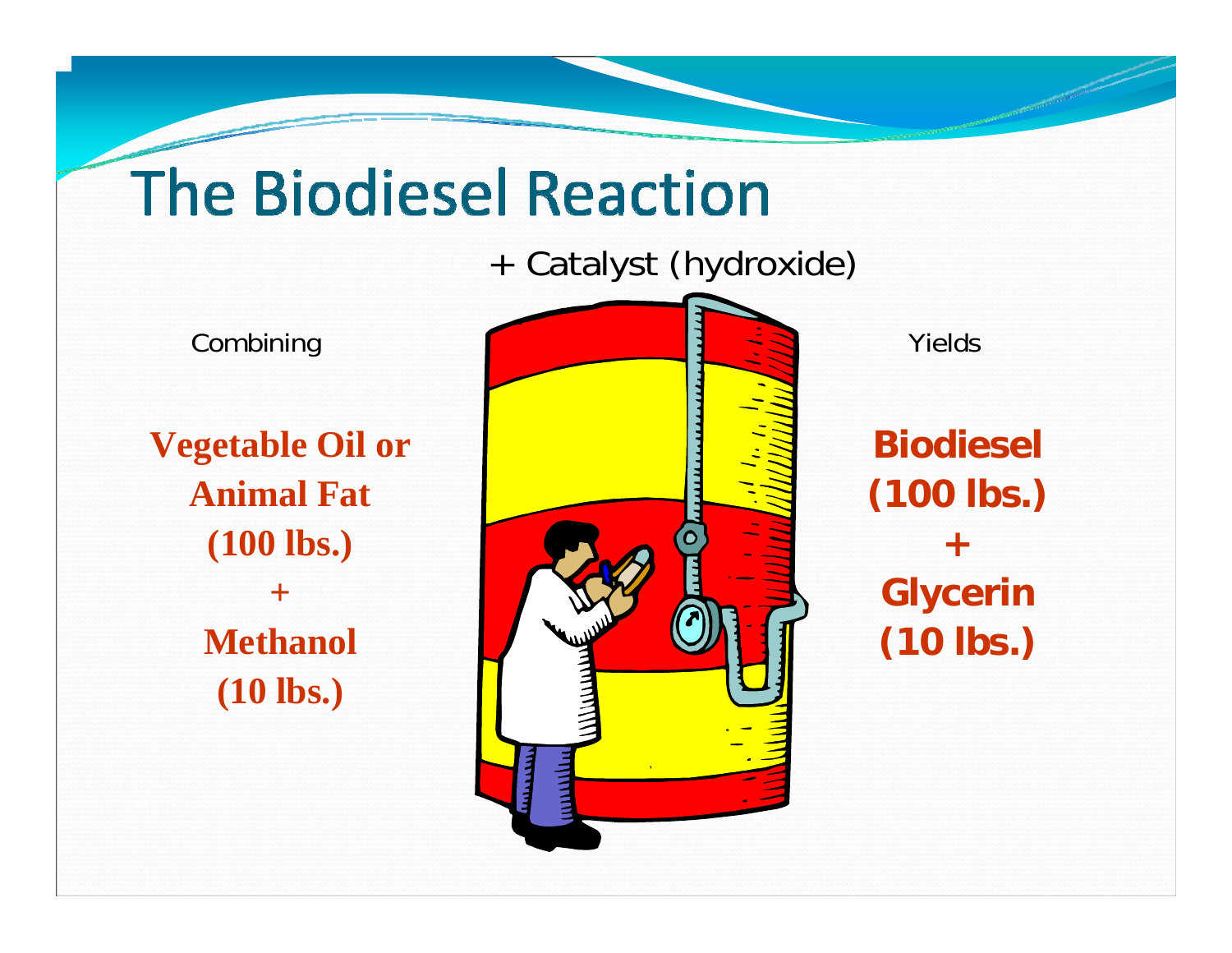#### Biodiesel Feedstock and **Reagents**

#### **Oil/fat (triglycerides) Alcohol**

Mustard, Rapeseed Ethanol (rare) Sunflower, Safflower **Cottonseed** 

Soybean, Canola Methanol (most common)

*Tropical* Crop Oils: African palm, Coconut, Jatropha, Castor bean **Catalyst (base)** Jojoba & local crops Sodium hydroxide or

Potassium hydroxide

Beef tallow, pork lard, chicken fat, other fats Recycled cooking oil, brown grease, trap grease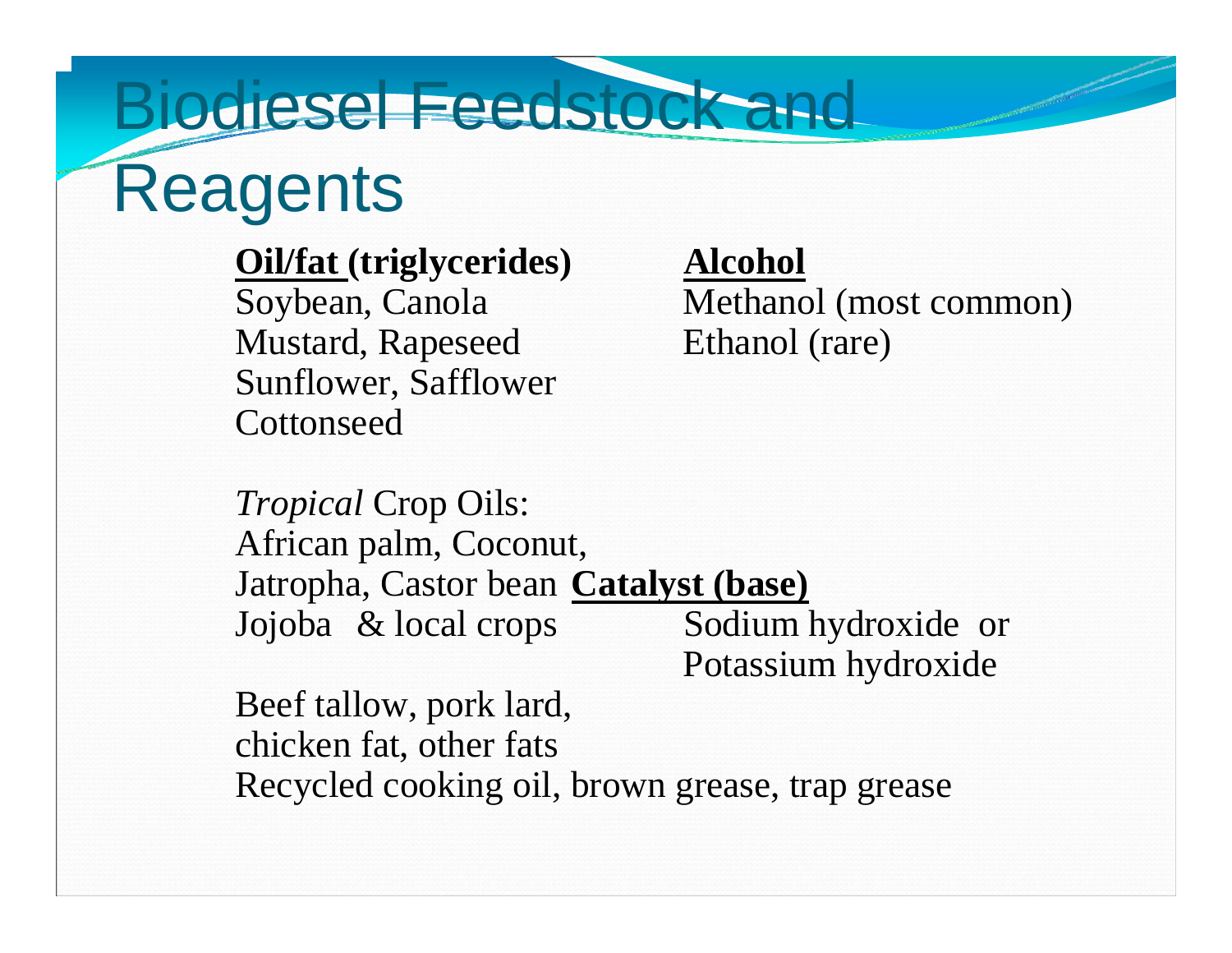### ASTM D6751 Biodiesel **Specs**

| <b>Property</b>           | <b>ASTM Method</b> | <b>Limits</b>    | <b>Units</b>       |
|---------------------------|--------------------|------------------|--------------------|
| <b>Flash Point</b>        | D93                | 130 min.         | Deg C              |
| Water-Sediment            | D <sub>2709</sub>  | $0.050$ max.     | $%$ vol.           |
| K. Viscosity, 40 C        | D445               | $1.9 - 6.0$      | mm2/sec.           |
| <b>Sulfated Ash</b>       | D874               | $0.020$ max.     | % mass             |
| Sulfur S 15 Grade         | D5453              | $15 \text{ max}$ | ppm                |
| <b>Copper Corrosion</b>   | D <sub>130</sub>   | No. 3 max.       |                    |
| Cetane                    | D613               | 47               | min.               |
| <b>Cloud Point</b>        | D <sub>2500</sub>  | Report           | Deg C              |
| <b>Carbon Residue</b>     | D4530              | $0.050$ max.     | $%$ mass           |
| <b>Acid Number</b>        | D <sub>664</sub>   | $0.80$ max.      | $mg \text{ KOH/g}$ |
| Free Glycerin             | D6584              | $0.020$ max.     | $%$ mass           |
| <b>Total Glycerin</b>     | D6584              | $0.240$ max.     | $%$ mass           |
| <b>Phosphorus Content</b> | D4951              | $0.001$ max.     | $%$ mass           |
| <b>Distillation Temp</b>  |                    |                  |                    |
| 90% Recovered             | D 1160             | $360$ max. Deg C |                    |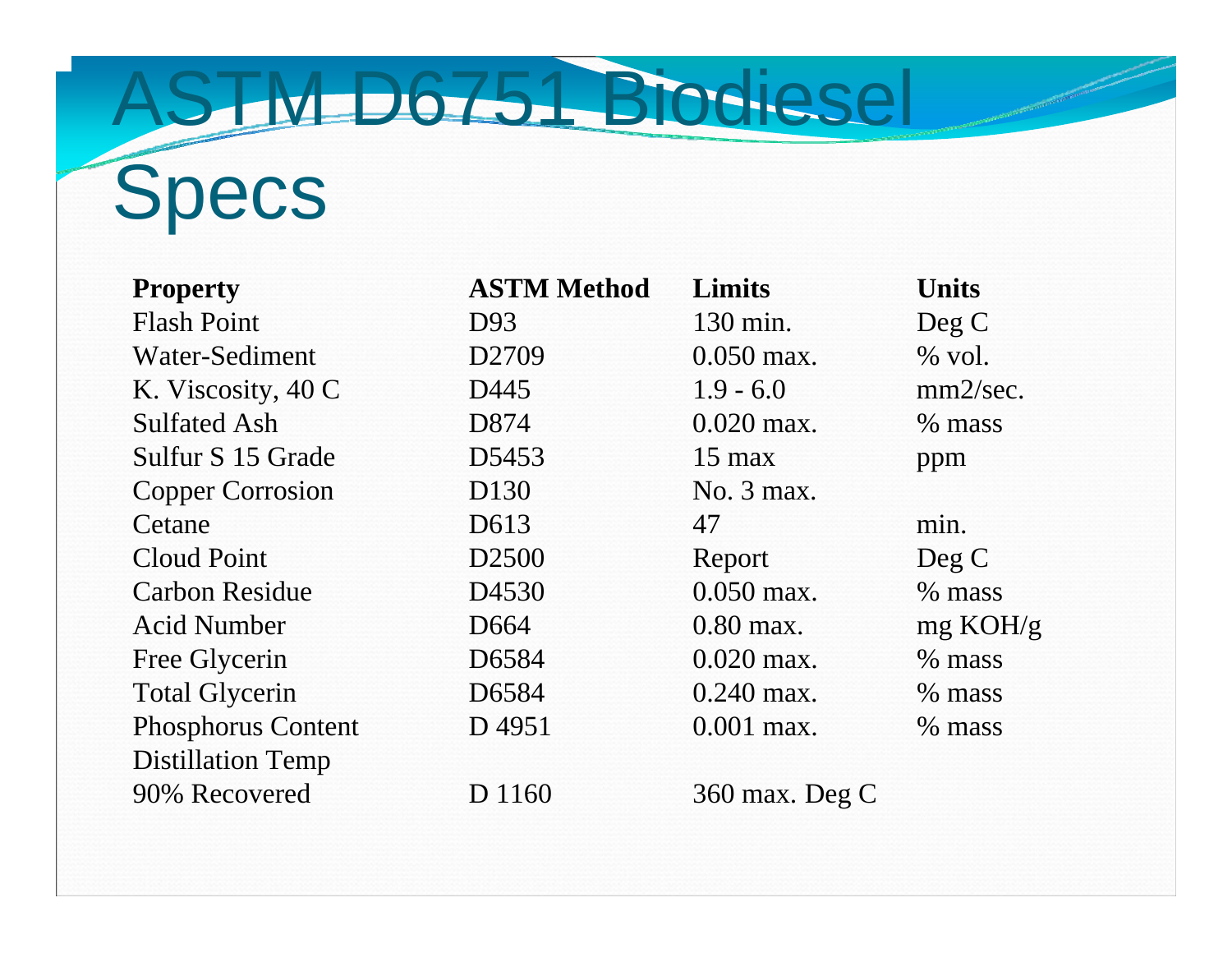# ASTM D6751 Testing

### **Highlights**

- Acid number for aged, oxidized fuel
- Flashpoint for residual methanol
- Water  $\&$  sediment fuel fouling, deposits plus moisture in fuel accelerates oxidation
- Sulfated ash for residual catalyst
- Bound glycerin for incomplete conversion (mono, di and triglcyeride residues in fuel)
- Free glycerin inadequate fuel polishing
- ASTM updates now include specs for Na<sup>+</sup>, K<sup>+</sup>, Ca<sup>++</sup>, Mg<sup>++</sup> & oxidation stability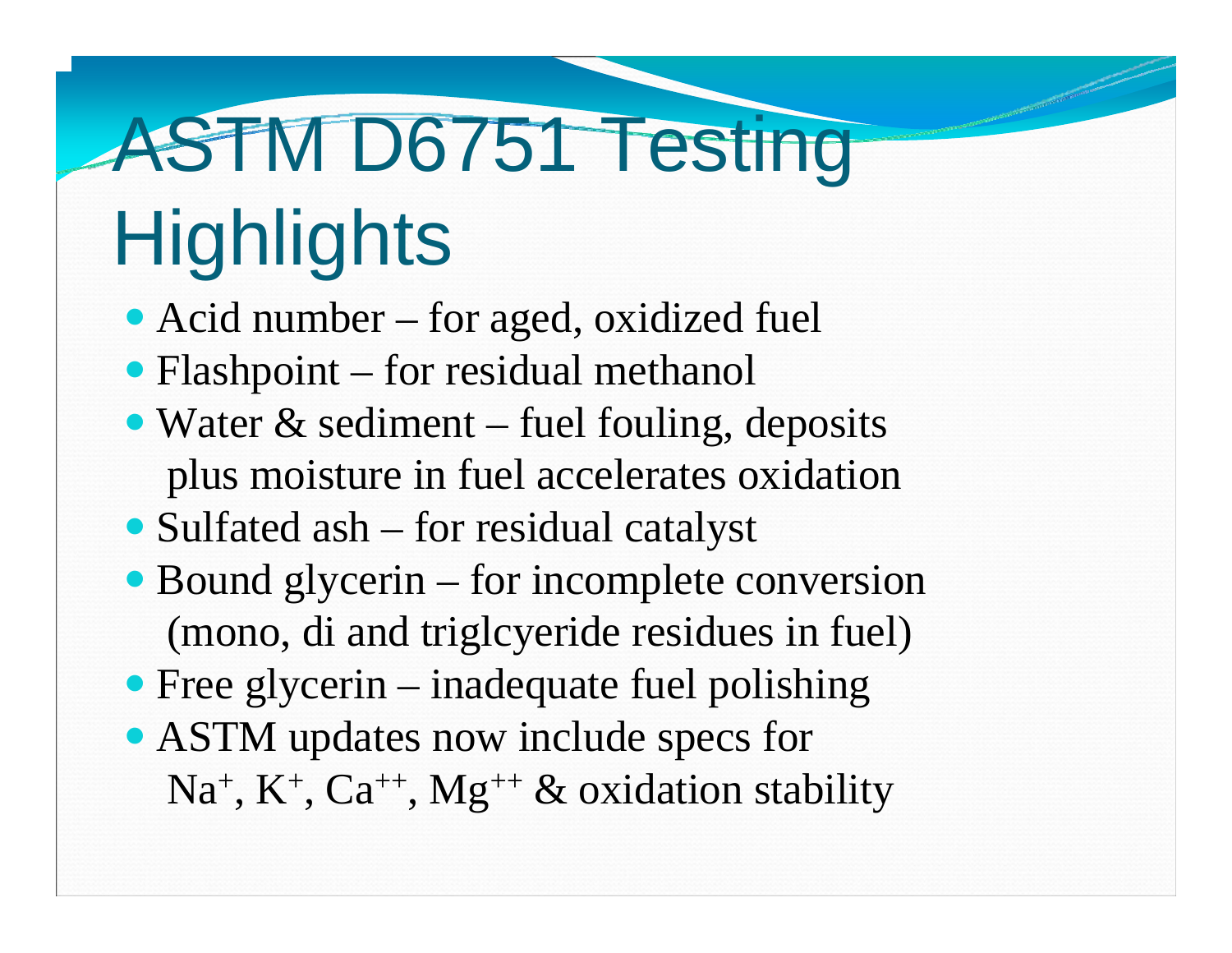#### Fuel Quality Control: A Mindset at 3 Levels from Plant to Fleet

- Production at the plant: feed stock to fuel
	- BQ 9000 or other rigorous QA program
	- ASTM 6751 specs and NBB certification
- Distribution, storage and handling
	- BQ 9000 or other rigorous QA program
	- Protocols, documentation, monitoring
- Consumer/fleet storage, dispensing & use • Protocols, documentation, monitoring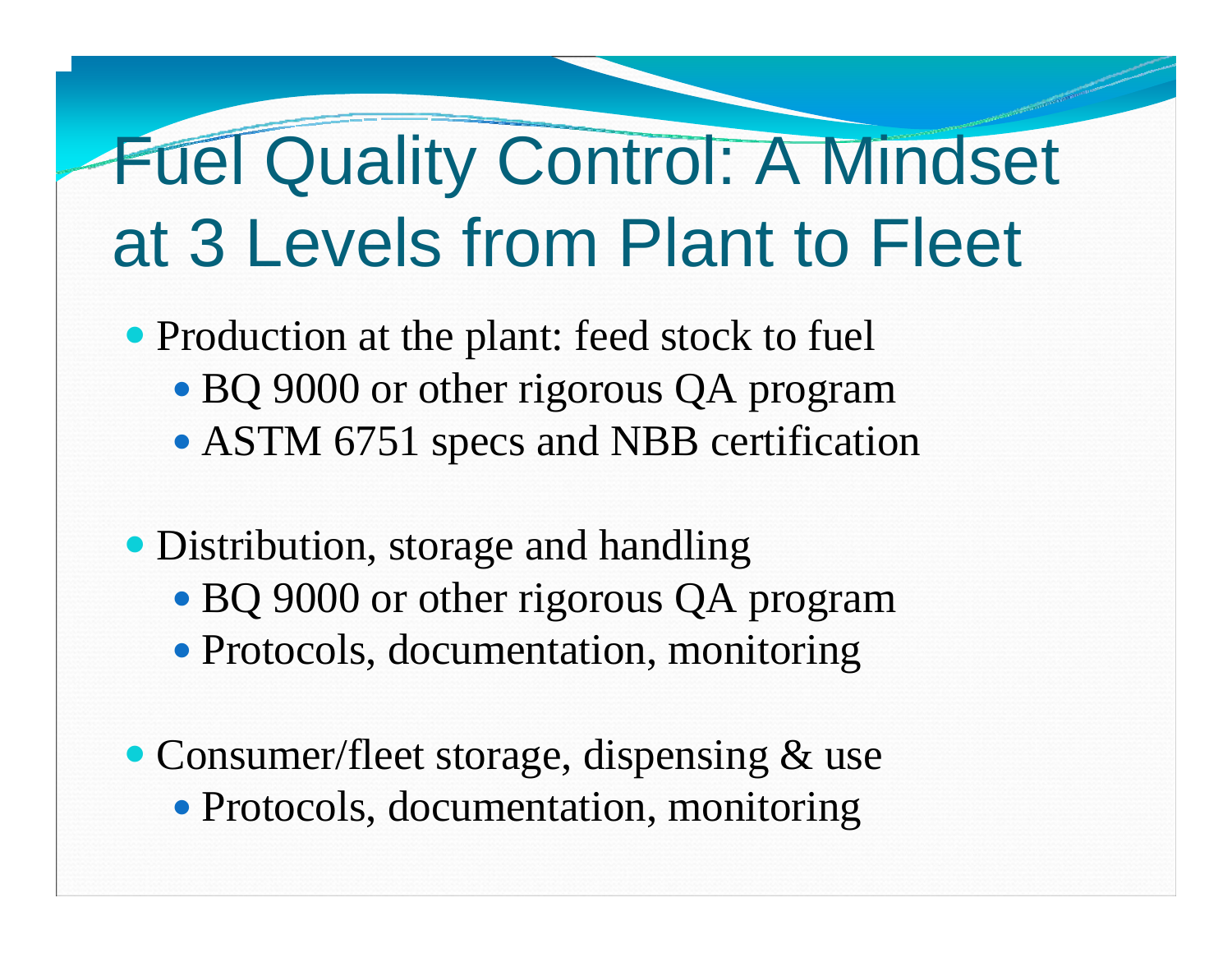### Fuel Quality can Deteriorate

- ASTM spec fuel that is improperly stored, transported and handled can be ruined
- Observed distribution problems include:
	- Storage tanks contaminated with water or old fuel (diesel or biodiesel); bacterial growth
	- Trucks not clean; carry over residues to fuel
	- Improper techniques for blending and fueling
	- Aged fuel oxidized, precipitates, sediments
	- Mixed batches of fuel from various suppliers
	- ULSD occasionally out of spec too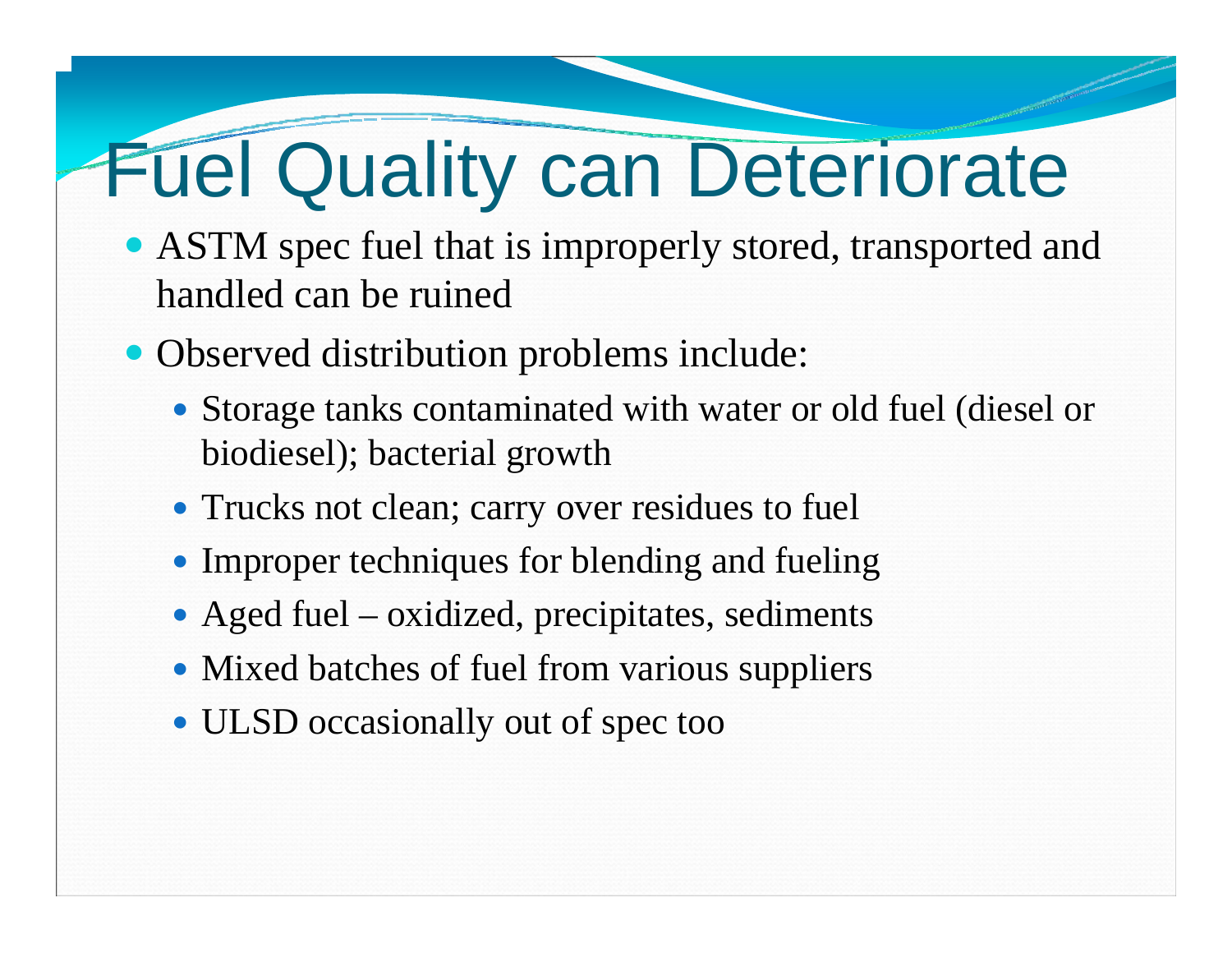### Good Distribution Practices

- Clean dry storage tanks, rigorous maintenance and testing programs
- Inspection of each transport truck prior to loading; prior fuel only diesel or biodiesel
- Certificate of Analysis for batch delivered
- Proper blending, not just splash blending
- Filtration of fuel to at least 5 microns
- Protocols to prevent contamination
- Paper trails from supplier to consumer
- Samples of B100 for consumer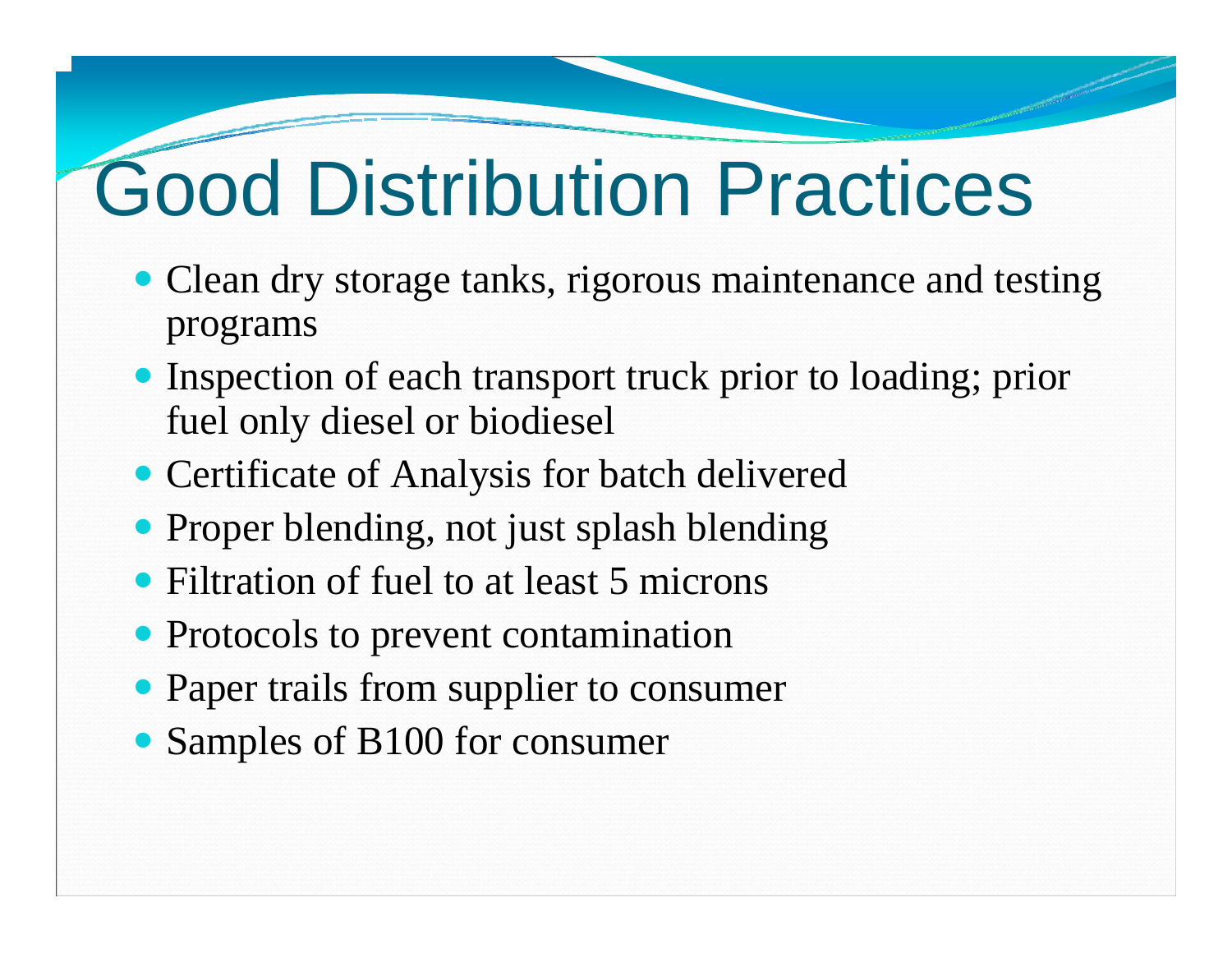#### www.biodiesel.org



DOE/GO-102004-1999 **Revised November 2004** 

Biomass



**U.S. Department of Energy Energy Efficiency and Renewable Energy**<br>Bringing you a prosperous future where energy is clean, abundant, reliable, and affordable

2004<br>BIODIESEL

TESE

**Handling** 

and Use

**Guidelines**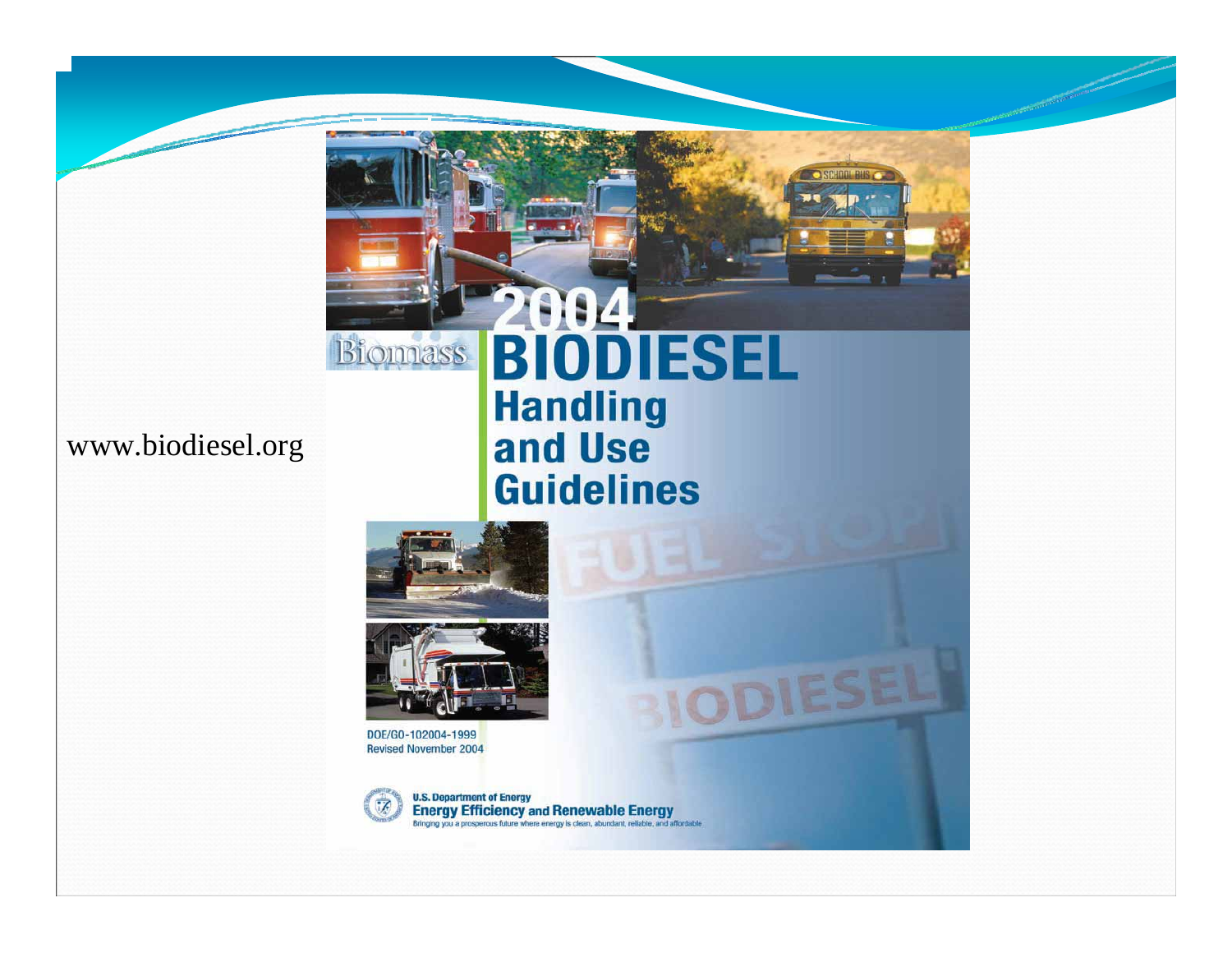#### blended ULSD to facilitate use & lower cost

- Low blends (B2-B5) to restore lubricity to ULSD
- B20 (20%): EPA Alt Fuel used by government & military fleets without any engine modifications
	- B20 is lowest blend that achieves significant emissions improvements for diesel exhaust
	- B20 used in CA fleets since 1999 (UC Davis) then Berkeley and other cities, counties, parks and private sector fleets all over the country
- B50 limited use; achieves >25% PM reduction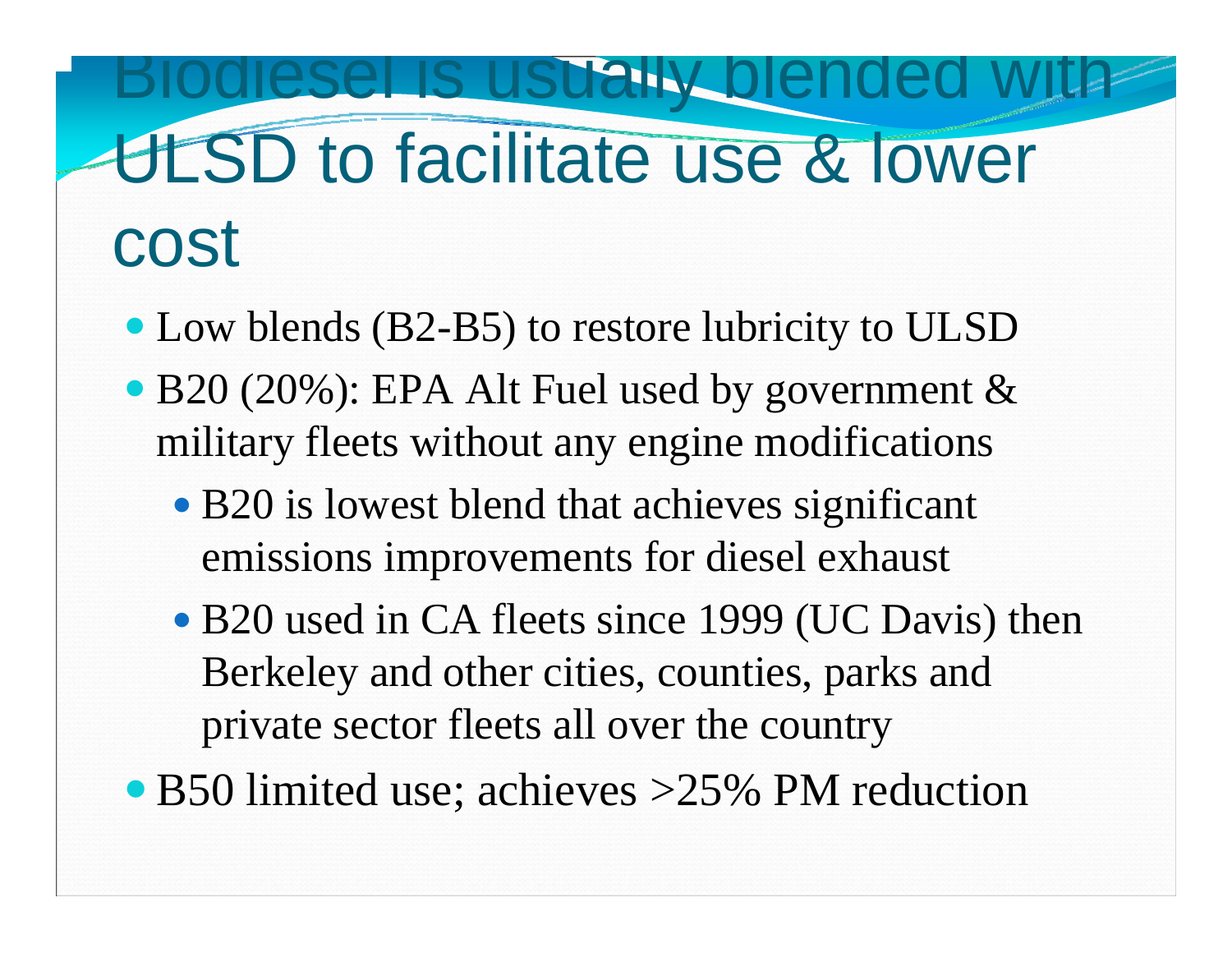#### Pure (B99/B100) Biodiesel Fuel in Niche markets and applications

- Maximize environmental, health and air quality benefits of pure biodiesel in specialty applications
- Marine vessels, tour & recreational boats (since 1993)
- National parks, theme parks and tour vehicles
- Private vehicles and small fleets Retail fuel stations
- Municipal fleets (e.g., Berkeley 2003-2005)
- School buses and vans for transporting the elderly
- Mining industry; Construction equipment near hospitals, water reservoirs & other sensitive areas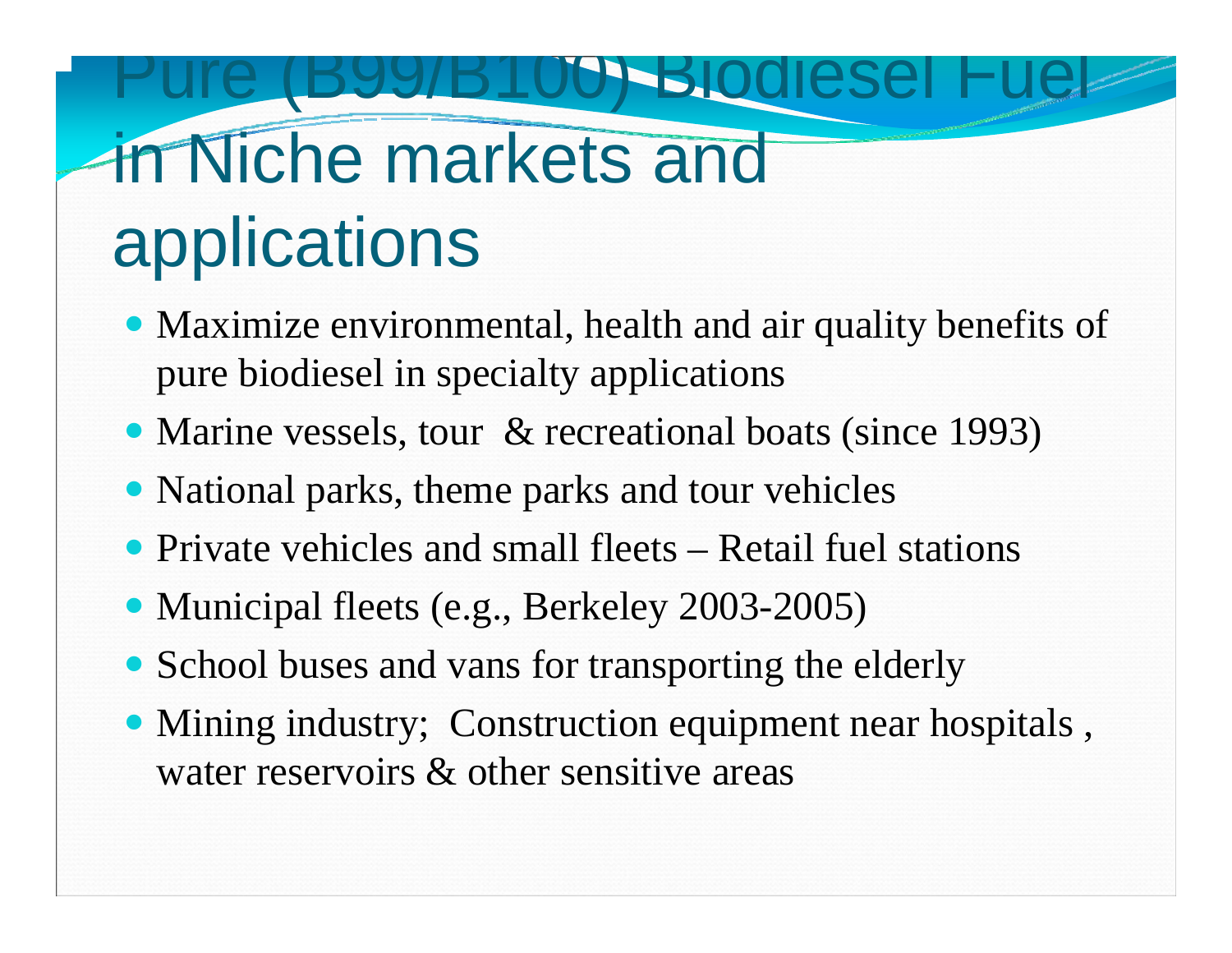### Biodiesel Performance – B20



**BIODIESEL RETURNS ENVIRONMENTAL BENEFITS WITHOUT SACRIFICING OPERATING PERFORMANCE**

- B20 has Similar Performance to Petrodiesel:
	- Torque
	- Horsepower 98%
	- Mileage -2%
	- Range  $-2\%$
- BTU Content
	- $(120,000 \text{ vs. } 126,000 \text{ BTU/gal})$ for B100)
- Cold Flow
	- $(3-5 \text{ °F} > \text{for soy-based B20})$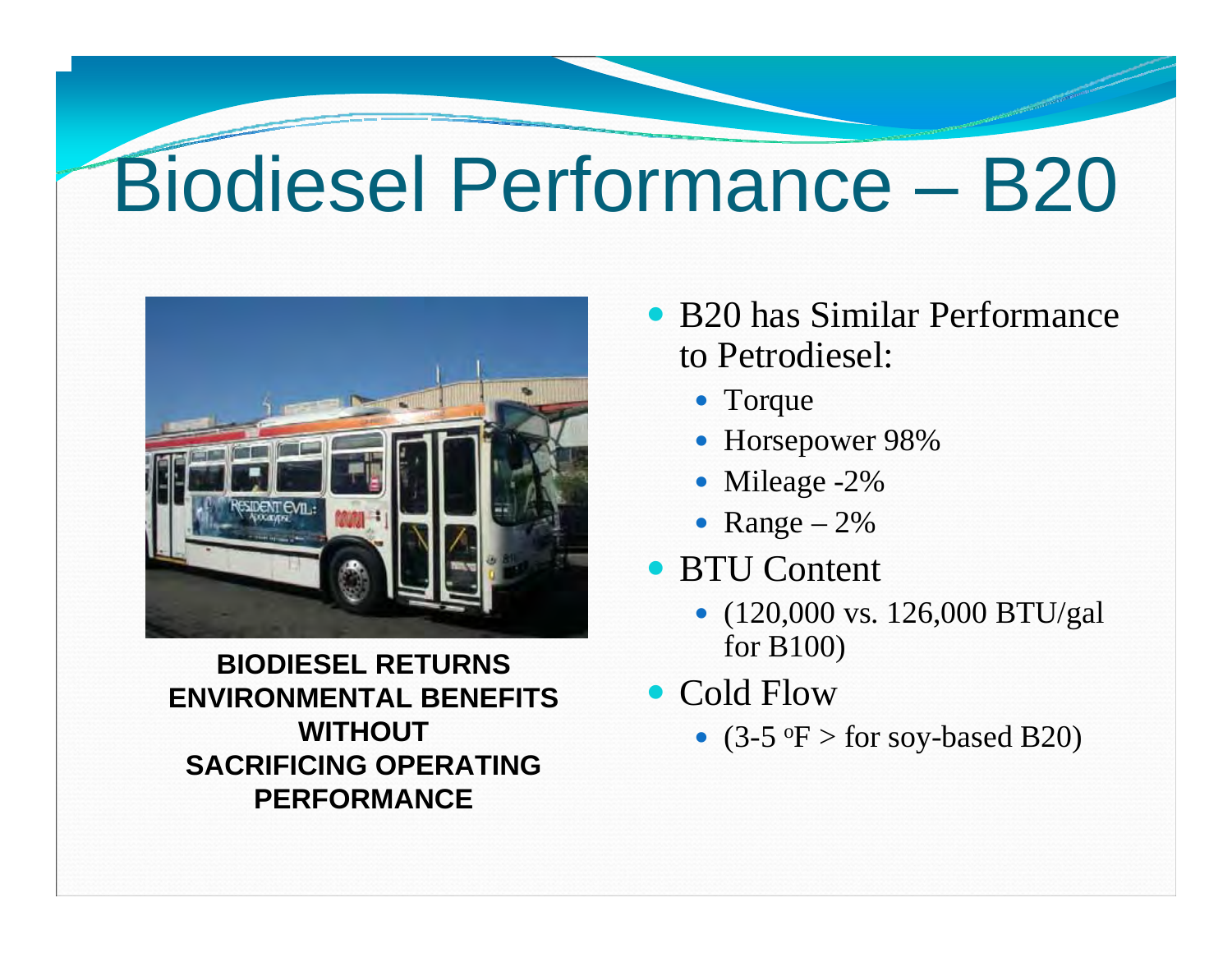### Biodiesel and Health Effects

- Reduces Particulate Emissions
	- B20 lowers PM 16-18% B100 lowers PM 47-55%
- Reduces targeted compounds thought to cause cancer: Poly Aromatic Hydrocarbons (PAHs)
- Significantly reduces the mutagenicity of exhaust (in both gaseous & particulate phases)
- Tier 1 Mutagenicity studies at UCDavis testing biodiesel exhaust PM on bacteria
- Tier 2 Inhalation studies on lab rats exposed to biodiesel engine exhaust for weeks– no mortality even at high dose; minor pathology in a few rats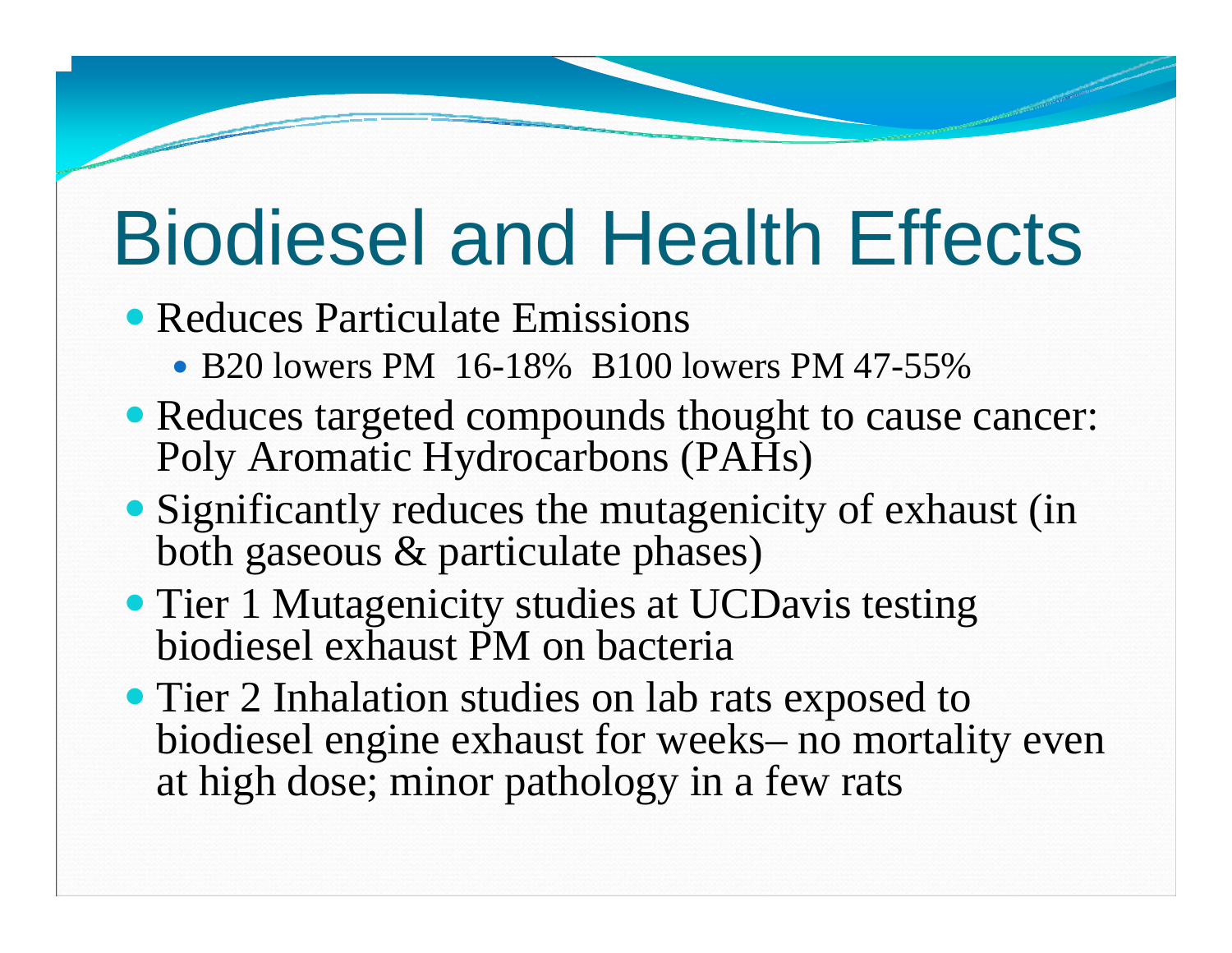#### Cleaner Emissions per Early NREL & EPA Studies

| <b>Emission Type</b>                                       | <b>B100</b>  | <b>B20</b>  |
|------------------------------------------------------------|--------------|-------------|
| Unburned Hydrocarbons (HC)                                 | $-56 - 67%$  | $-11 - 20%$ |
| Carbon Monoxide (CO)                                       | $-43 - 48%$  | $-12 - 18%$ |
| <b>Particulate Matter (PM)</b>                             | $-47 - 55\%$ | $-16-18%$   |
| <b>Air Toxics &amp; Mutagenicity</b>                       | $-60-90%$    | $-12 - 20%$ |
| Oxides of Nitrogen $(NO_x)$<br>(per EPA Draft Report 2002) | $+6 - 10%$   | $+1.2 - 2%$ |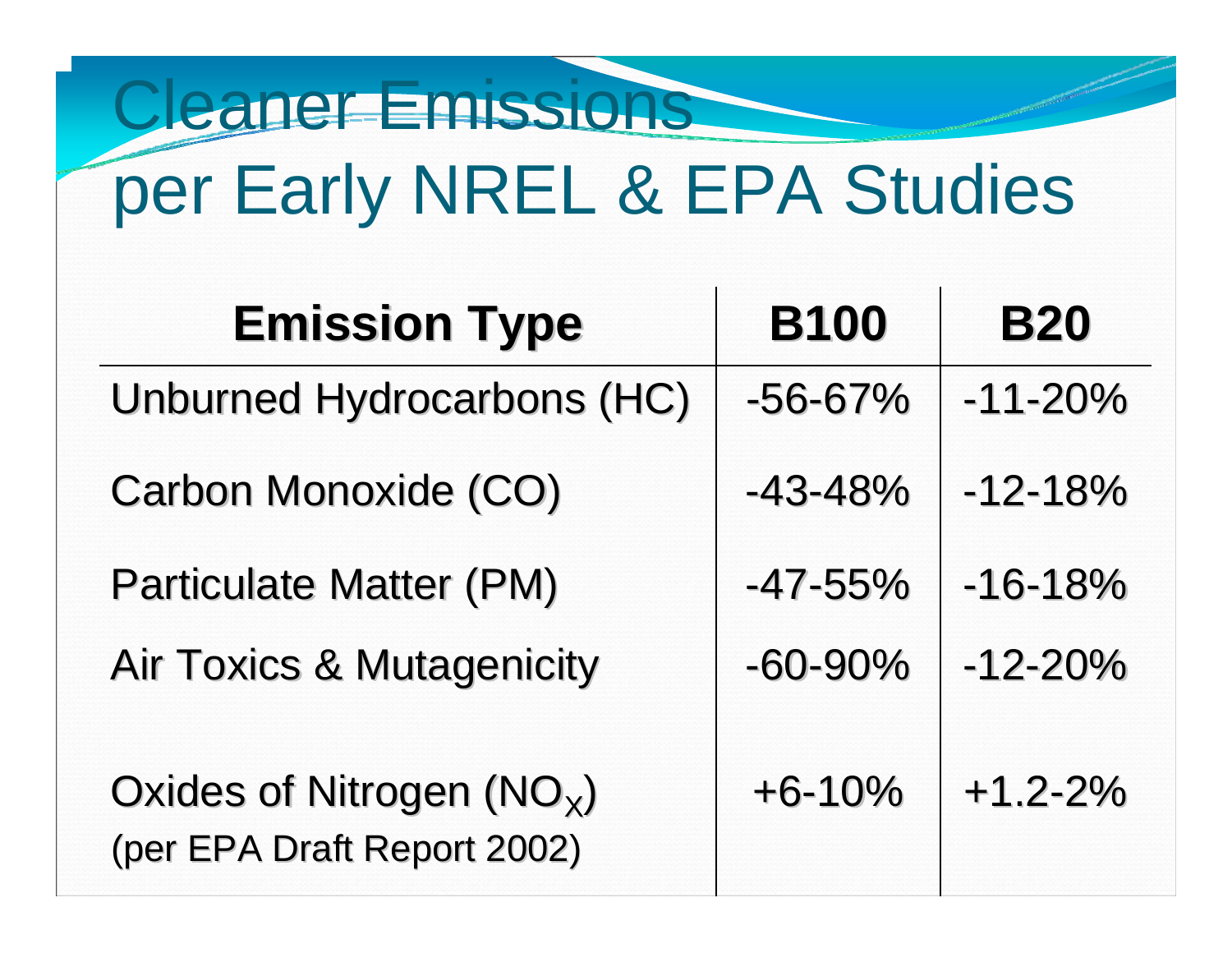#### Biodiesel Bus Chassis Dynamometer Testing

- •B20 vs. conventional diesel fuel
- •2 in-use buses tested (40,000 lb GVWR)
- City Suburban Heavy Vehicle Cycle (CSHVC) at 35,000 lb inertia
- $\bullet$ Cummins ISM 2000 Engine No EGR
- Fuel economy reduction  $\approx$  3%  $\bullet$ Emission reductions (g/mile basis)
	- y **PM**  ≈ **18%**
	- **HC**  $\approx$  29%
	- **CO**  $\approx$  24%
	- $\bullet$  NO<sub>x</sub> ≈ 4%
	- y **statistical confidence > 99%**



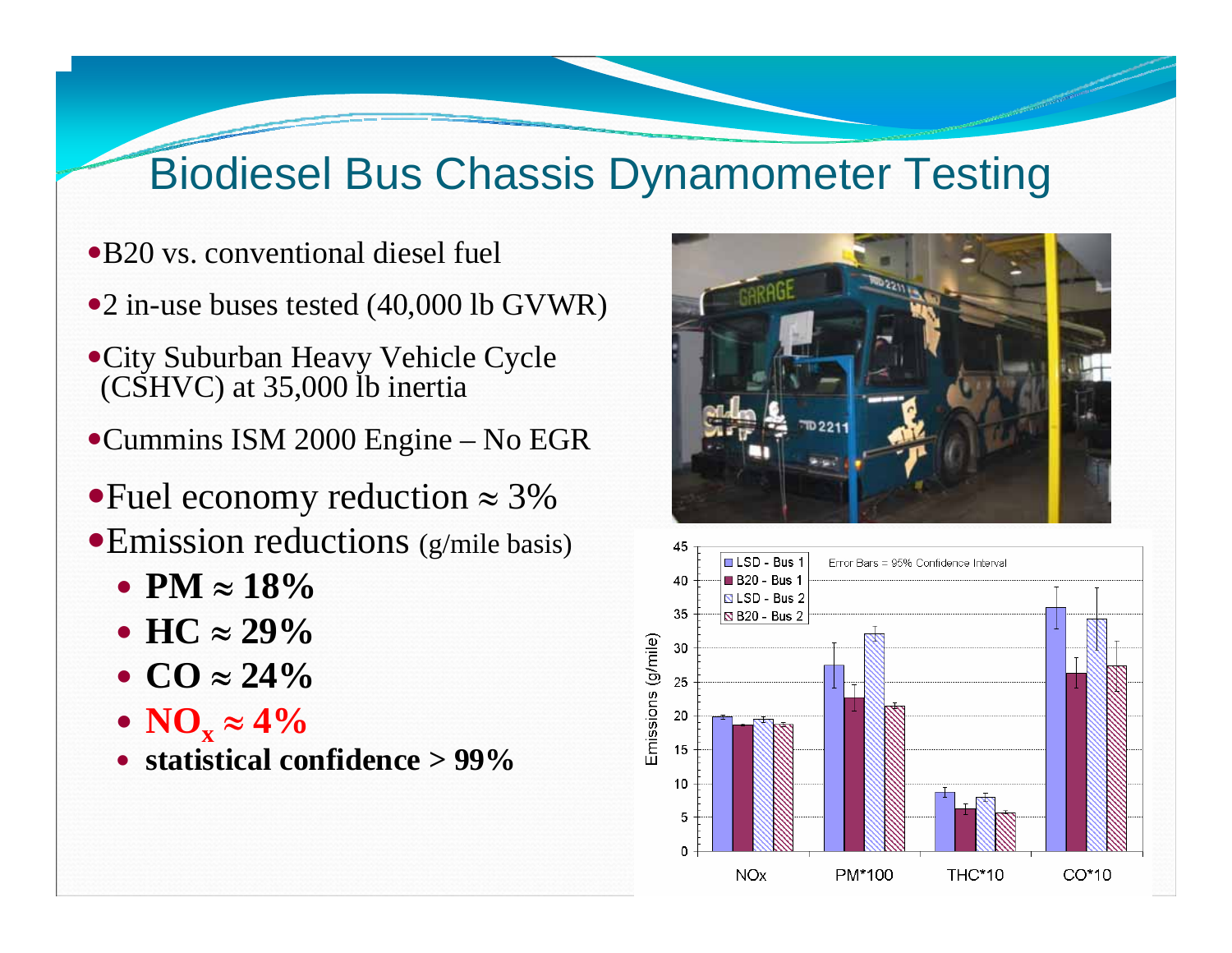#### Poly Aromatic Hydrocarbon Emissions



**No Catalyst Catalyst**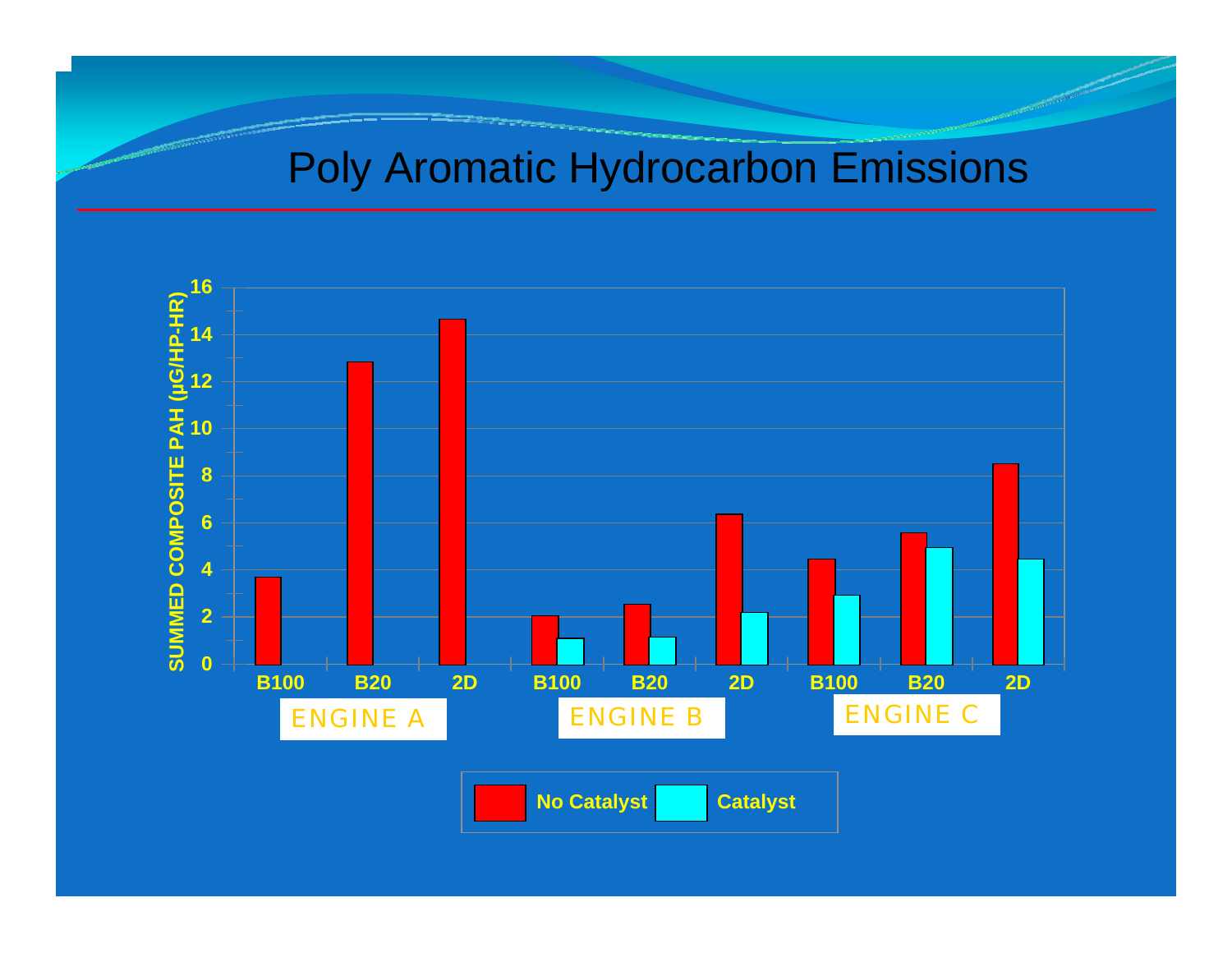#### HEAVY HC SPECIATION – EPA BASE N14 ENGINE



**RELATIVE EMISSION RATE (MG/HP-HR)**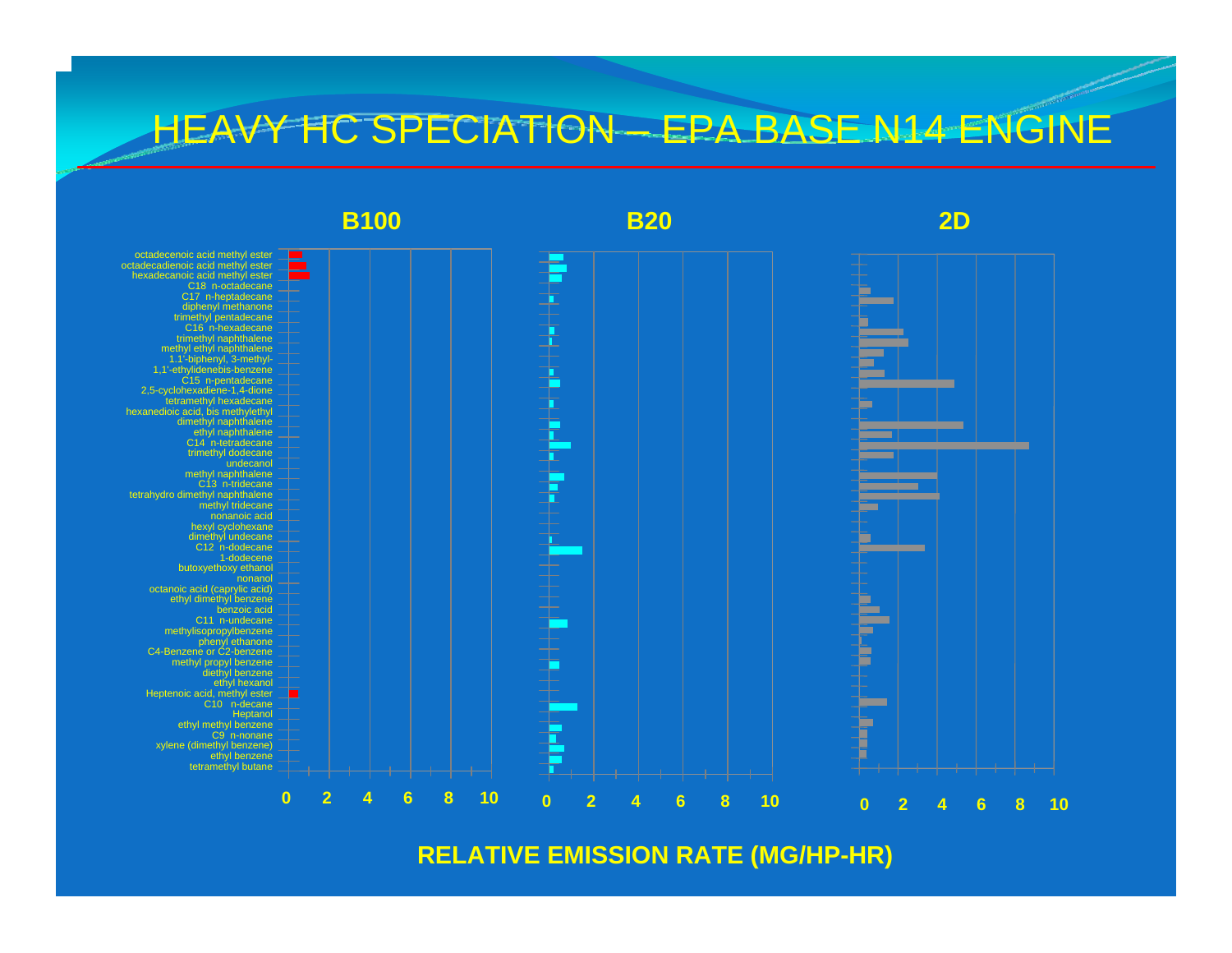#### 225 US counties do not meet federal fine particle EPA air quality standards (20 states)

In the East, it is coal power plants… In the West, we have engine exhaust

#### **Unclean Air**

arvices

Jiro teori

esearch

men are

sdatory" scores

nd men-Ms. Wil-

rence to

v to deal

ed," said

prosti-

staining

ts note d if the

r of soon Unisex for hy and

chaird to an tutes in amestic **Wants** have a institu-

Counties in 20 states and the District of Columbia do not meet fineparticle air quality standards. Fine-particle pollution is associated with serious health problems: noncompliance with the standards could eventually result in the loss of federal highway money.



California dwarfs other states

N.Y. Times Dec 18'04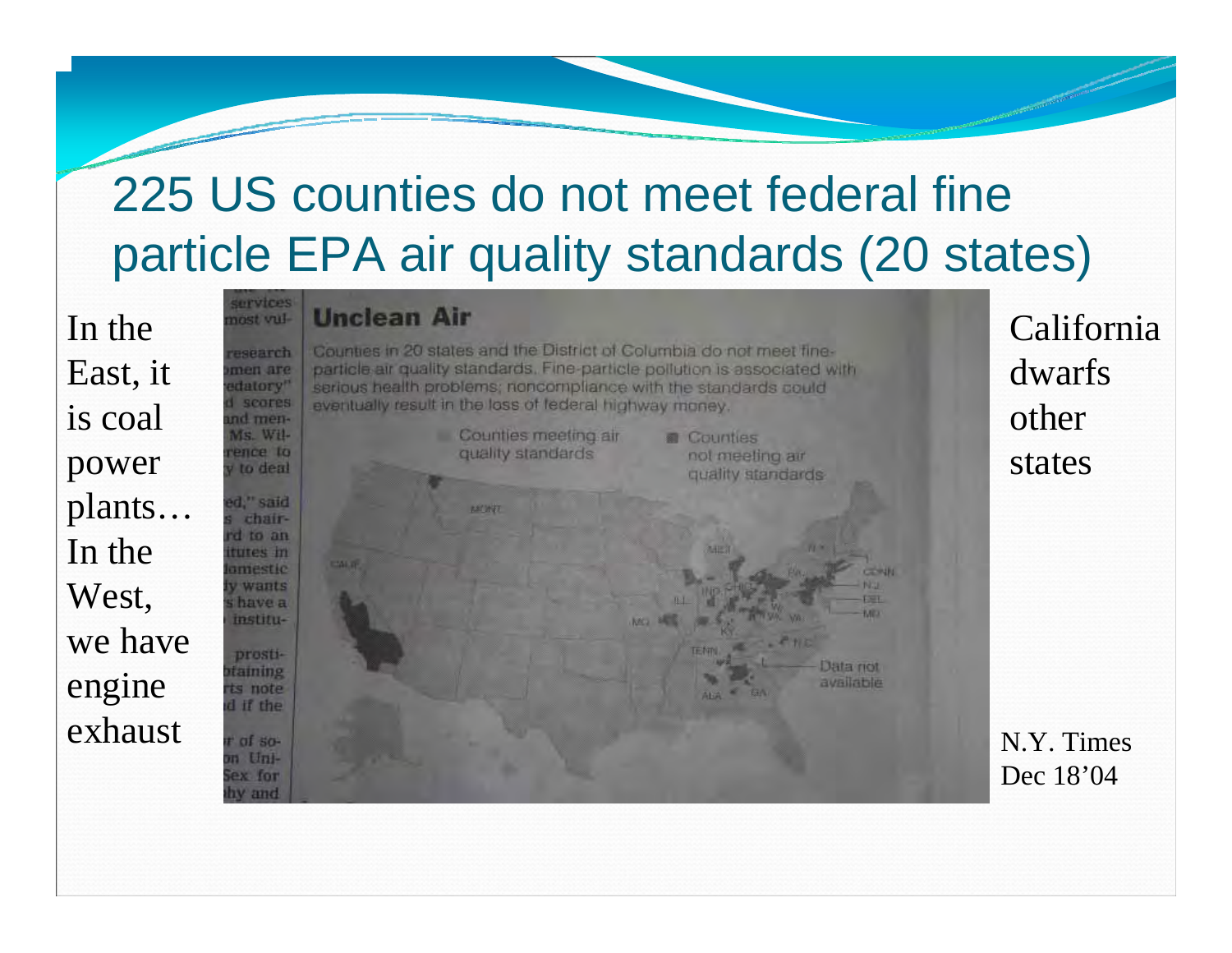### Pros and Cons…first the good

#### news

- Biodiesel is a renewable, domestic fuel produced from the agriculture sector or from recycled feedstock
- Biodiesel is a non-toxic, non-volatile, non-flammable fuel with performance properties similar to ULSD
- Biodiesel can be blended with ULSD or used as neat fuel in any diesel engine with little or no modification
- Biodiesel offsets lubricity issues associated with ULSD
- Biodiesel reduces emissions of CO, HC, PM & toxics
- Biodiesel can function as a 'Fuel Retrofit' to immediately reduce PM and toxics associated with older diesel engines in urban areas or Central Valley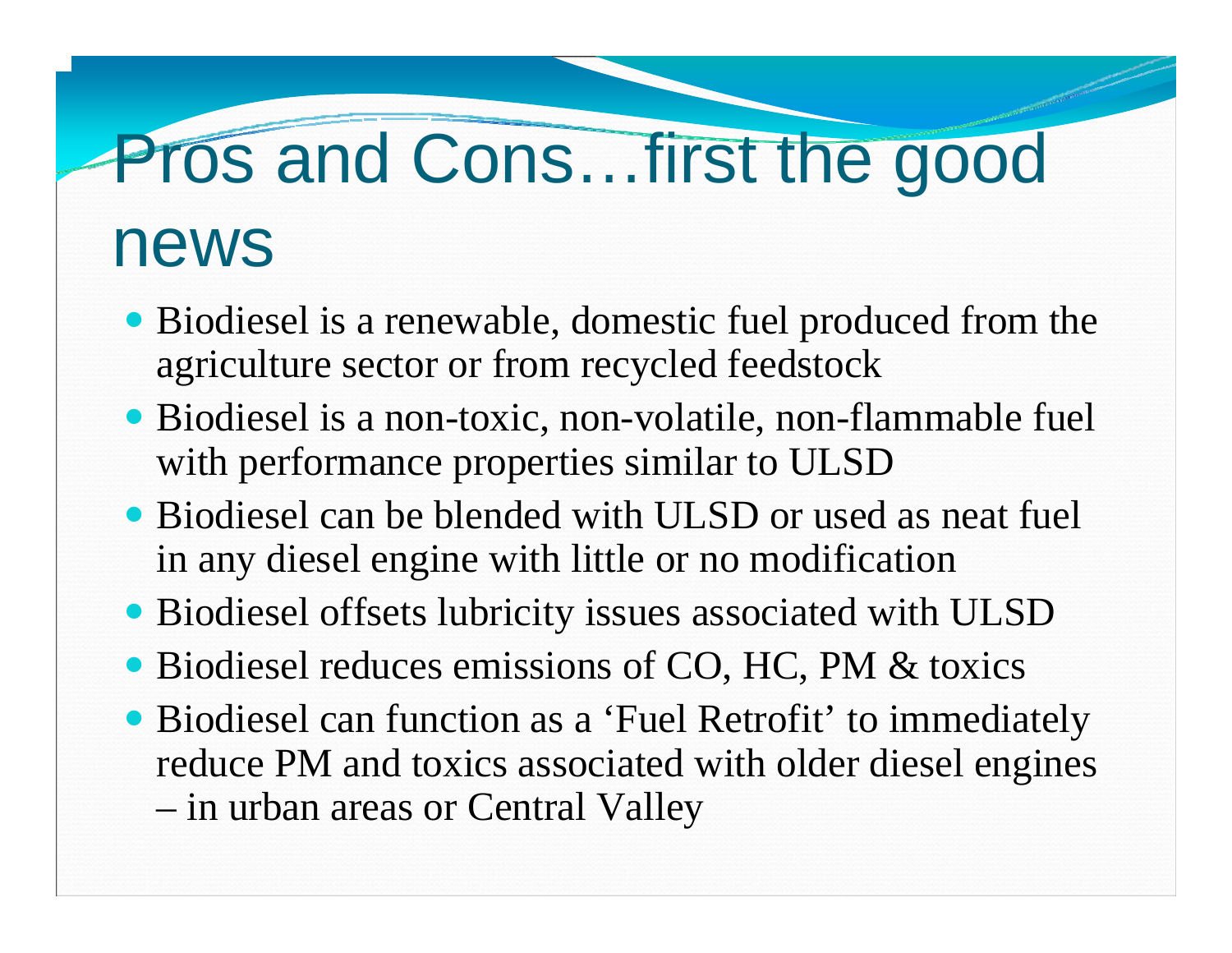#### Further pros…

- Biodiesel is an EPA Alt Fuel and government fleets receive EPAct credits for using B20 in diesel vehicles
- Biodiesel is a highly refined product with strict ASTM specifications that should ensure fuel quality
- Biodiesel uses petroleum distribution infrastructure
- Biodiesel blends can improve performance of PM traps
- Several states now mandate low blends or B20 blend
- Feedstock diversity and agricultural economic benefits
- Easy to use, drop in fuel for agriculture, construction and other off road applications
- One solution for lowering emissions from older trucks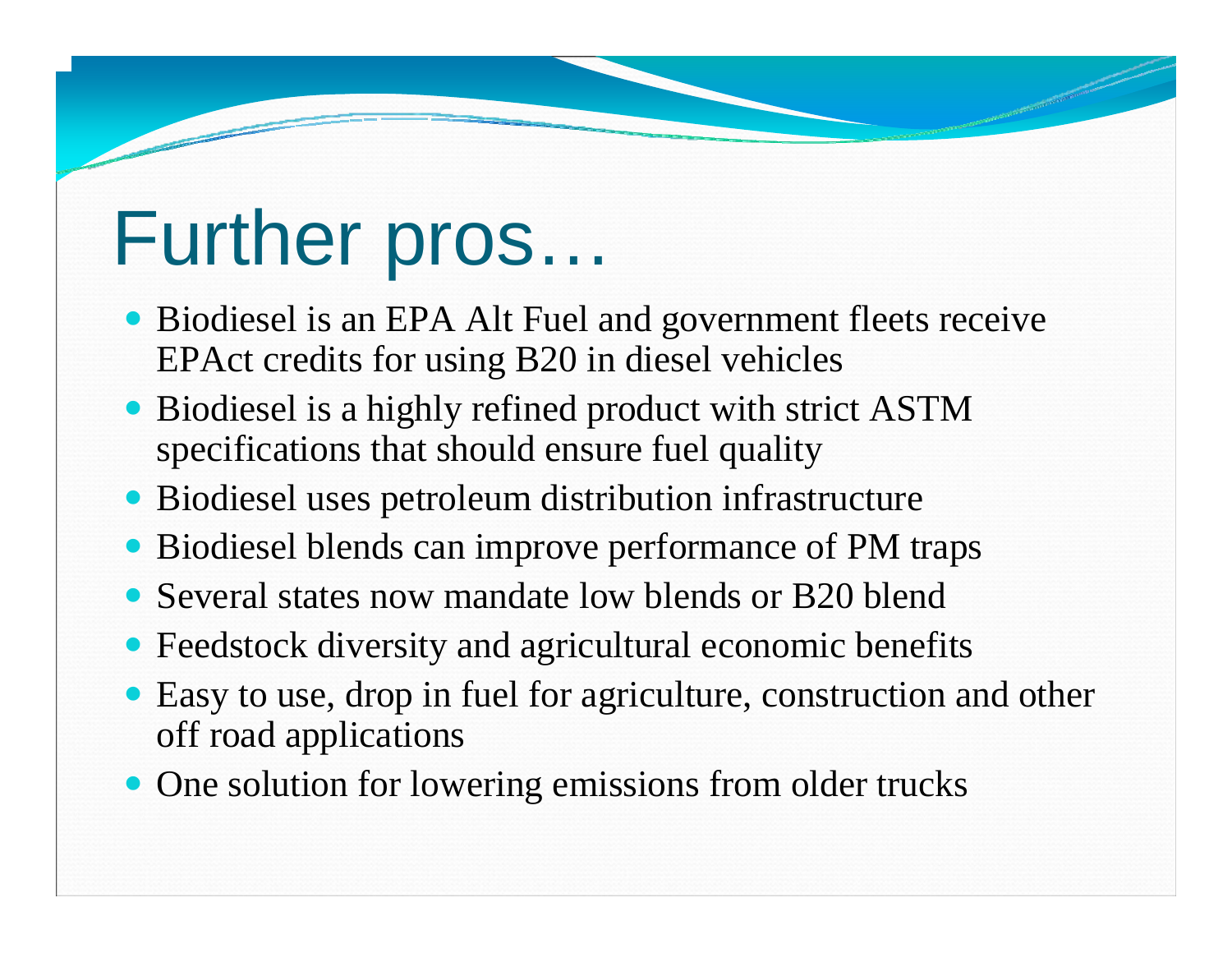## And the cons…not

#### insurmountable

- Cost B99 about 50 cents/gallon higher than ULSD but in recent past, it was same price as diesel fuel; B20 is close
- Availability Limited retail pumps, especially in  $CA$ , although readily available via bulk distribution
- Regulatory issues Biodiesel is still not recognized by  $CA$  as an Alternative Diesel Fuel; more research in CA
- NOx emissions still a concern for higher blends & B99 but these can be reduced with additives and after-treatment
- Cold flow problems with some feedstock/high blends
- Storage and distribution can affect fuel quality
- Research data missing for newer engines & after-treatment
- Warranty concerns in new engines for blends over B20
- Lack of understanding by public, agencies & fleets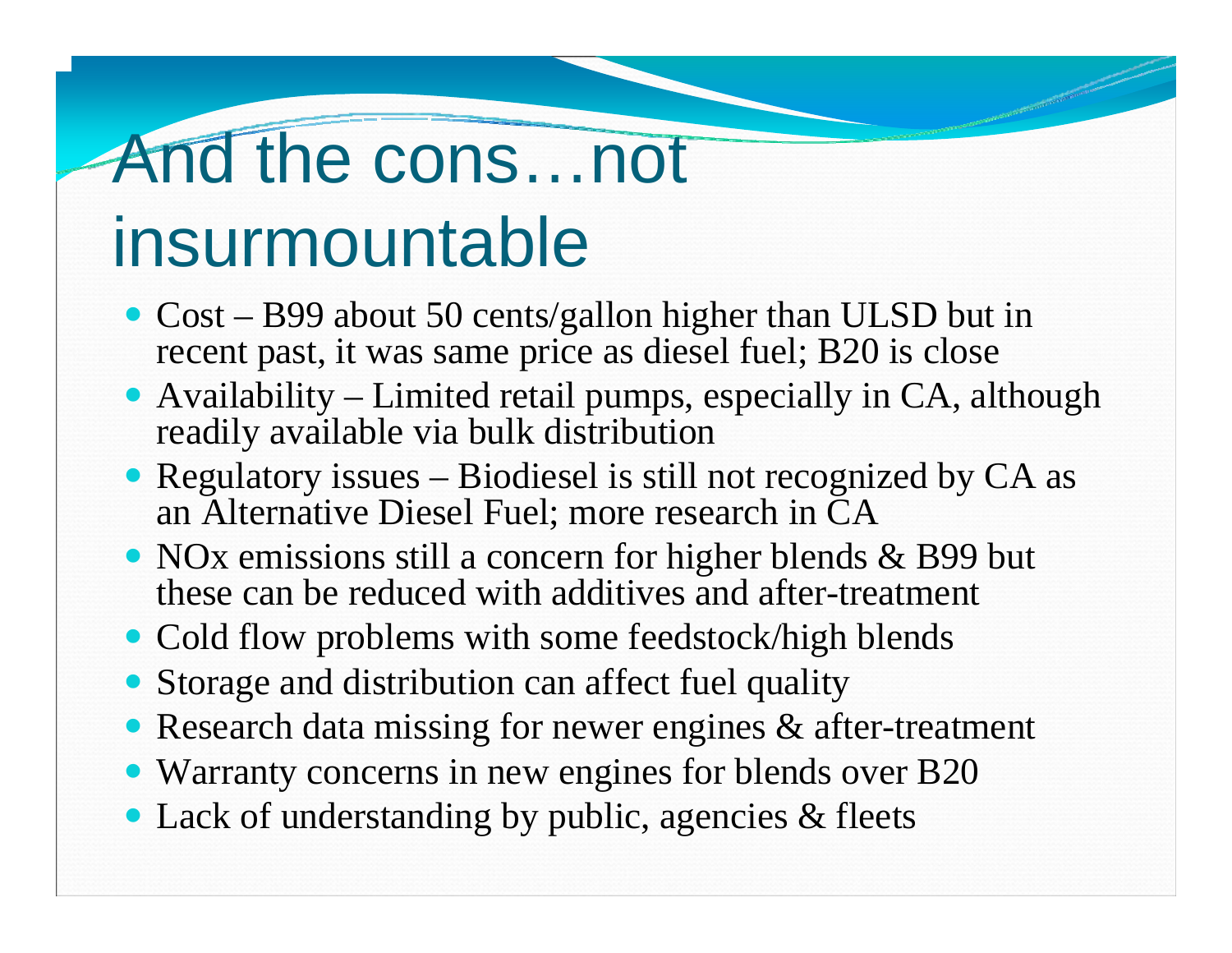### **Future Biodiesel**

### **Opportunities**

- Use biodiesel in higher blends (B50 or higher) to reduce PM and air toxics from older diesel engines
- Incentivize use of higher blends to reduce diesel exhaust associated with older trucks operating at
	- School buses, transit buses, garbage & recycling trucks
	- Ports (Oakland, Long Beach, Los Angeles, Tacoma)
	- Borders (with Mexico and Canada)
	- Congested inner city trucking distribution centers  $E.J$ .
	- Agricultural sector (Central Valley)
- Develop regional biodiesel feedstock industries, from recycled oil-grease, to tallow and new oil seed crops